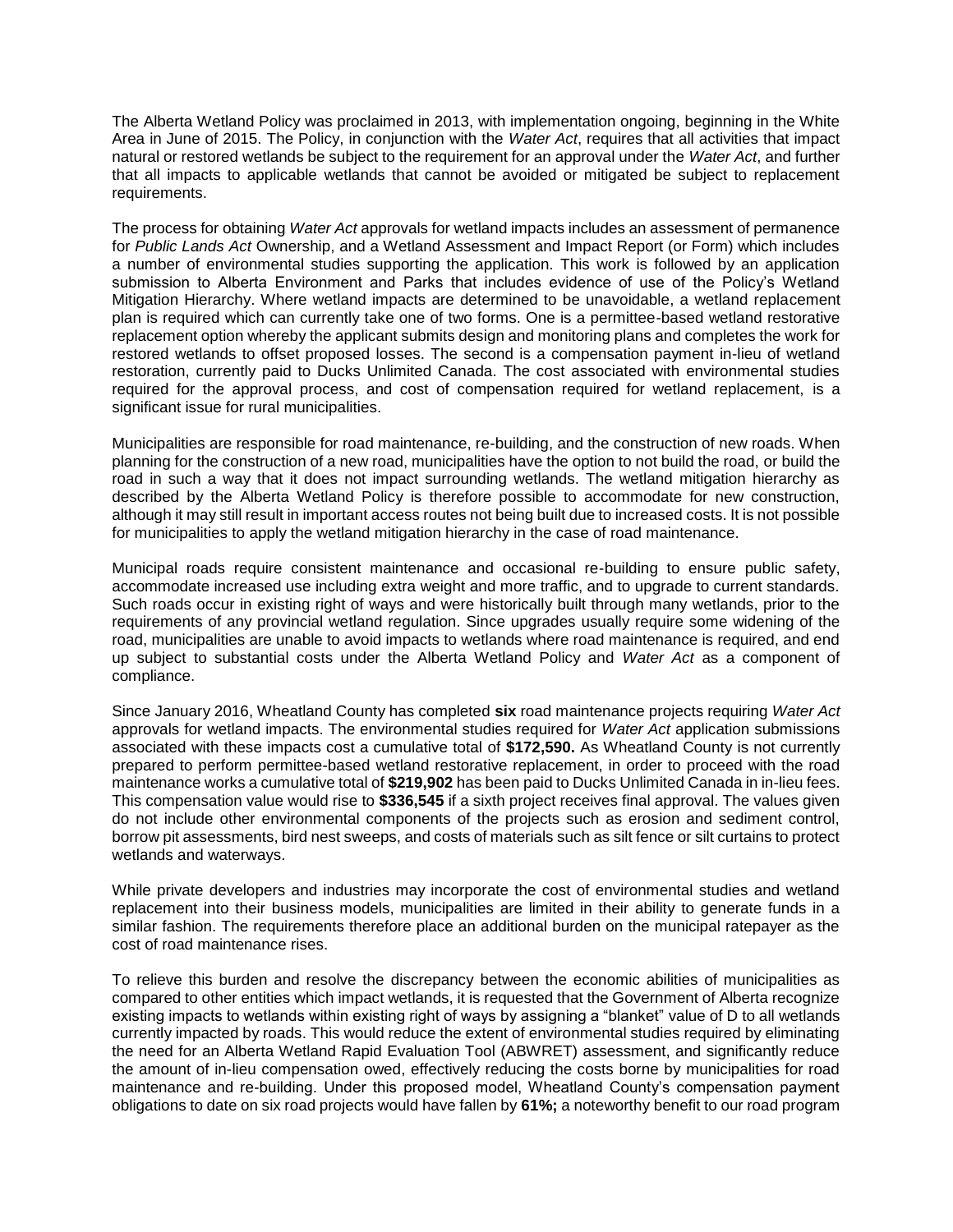while still recognizing the importance of Alberta's Wetland Policy (new total for six projects: \$130,594). If the Government of Alberta were to additionally consider exempting impacts less than one hectare in size, Wheatland County's compensation payments to date would have fallen by a total of **76%** (two road projects of six qualify, new total: \$79,559.50). In addition, the cost of environmental studies would be reduced, as ABWRET assessments would no longer be necessary to determine wetland value.

| <b>Road Project</b>                     | <b>Environmental</b><br><b>Studies Cost</b> | Compensation<br><b>Payment Cost</b> | <b>Hectares of Wetlands Impacted</b>                    |
|-----------------------------------------|---------------------------------------------|-------------------------------------|---------------------------------------------------------|
| Rg. Rd. 245                             | \$9,728                                     | \$71,780                            | 0.97 (Replaced with 3.88)                               |
| Duck Lake Road -<br>Rg. Rd. 183 Phase 2 | \$20,667                                    | \$44,250                            | 0.64 (Replaced with 2.5)                                |
| Rg. Rd. 201                             | \$55,457                                    | \$48,020                            | 0.90 (Replaced with 2.71)                               |
| Rg. Rd. 270                             | \$24,714                                    | \$48,822                            | 2.03 (Replaced with 2.64)                               |
| Rg. Rd. 254                             | \$17,460                                    | \$7,030                             | 0.32 (Replaced with 0.38)                               |
| Duck Lake Road –<br>Rg. Rd. 183 Phase 1 | \$44,564                                    | *\$116,643                          | $*2.37$ (Replaced with 6.59)                            |
| <b>Totals</b>                           | \$172,590                                   | \$219,902<br>*\$336,545             | 4.86 ha impacted (*7.228)<br>12.1 ha replaced (*18.702) |

A. Table of Wheatland County Wetland Impact Costs

\*Values have not yet been paid, approval not complete on date of report\*

# B. Constructed Road Example – Wetland Policy Preventing Road Building

Wheatland County wanted to construct a road on a right of way for landowner access and had two options. The first was one-half mile off of a range road going west, the second was one mile off of a township road going north. Both would impact wetlands along the existing right of way. It was determined that the onehalf-mile option would cost \$43,930 for environmental studies, and a minimum of \$28,851 for compensation payment. The one-mile option would cost \$53,315 for environmental studies and a minimum of \$7,611 for compensation payment. The compensation could have cost as much as \$230,808 for the first option and \$60,888 for the second option if the wetlands had been "A" value. It was decided to not go ahead with the project, and as a result the landowner does not have access to their parcel.

# C. Wetland Policy Prior to the Current Alberta Wetland Policy

Alberta's *Wetland Management in the Settled Area of Alberta, An Interim Policy* was approved in 1993. The Policy "set out a no net loss formula/hierarchy for slough/marsh wetlands in the White Area of the province" (Kwasniak, 2015). Under this Policy, similar to the current Alberta Wetland Policy, compensation ratios were developed in 2007 to address wetlands that were authorized to be depleted or degraded. A minimum replacement of three to one was commonly used, but could change according to site-specific circumstances and the approval of Alberta Environment (Kwasniak, 2015). The Interim Policy was replaced by the Alberta Wetland Policy in 2015.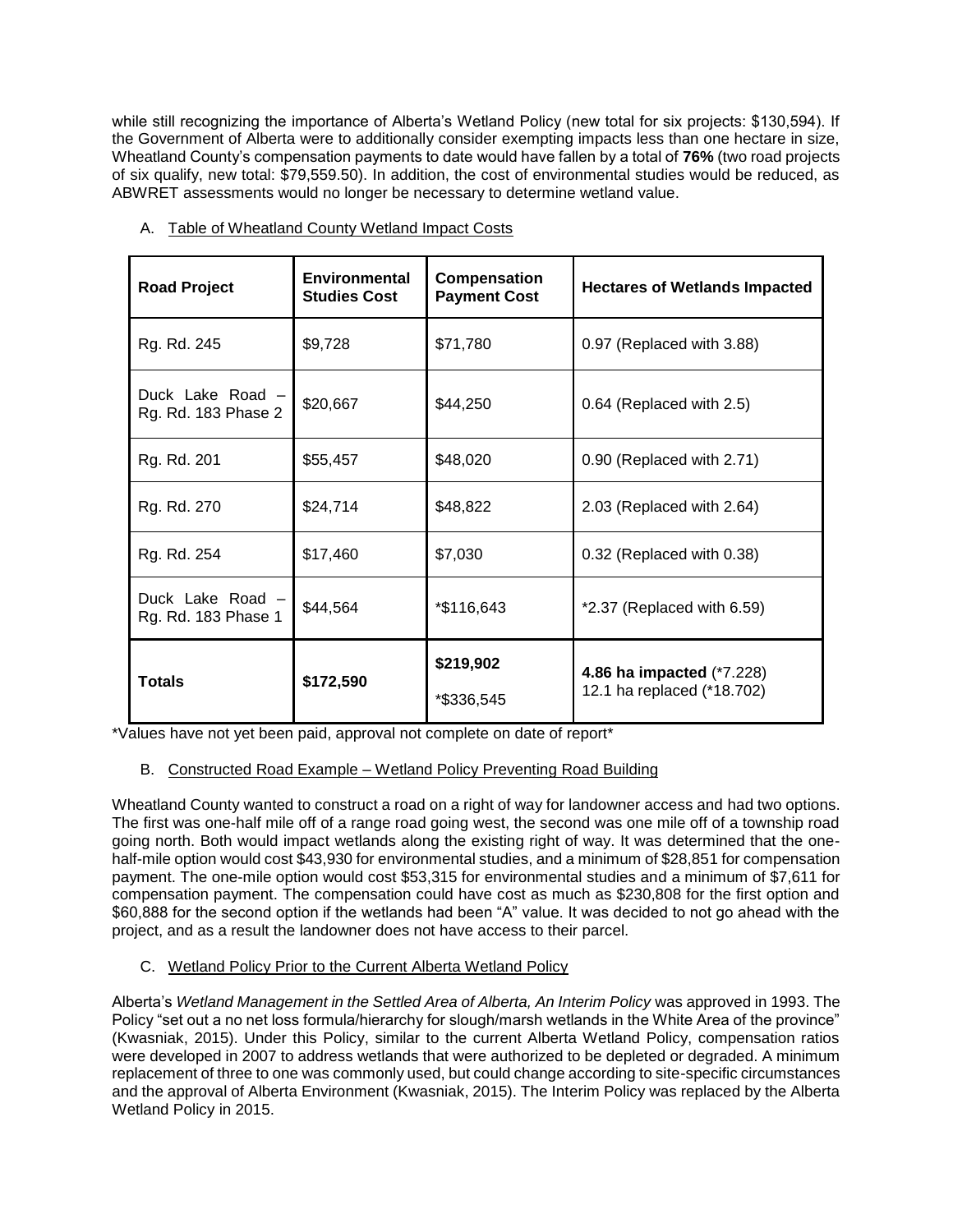|               | D.                 |                    |                         |                                   |                   | Table of Environmental Costs for Wheatland County Road Projects |                                     |
|---------------|--------------------|--------------------|-------------------------|-----------------------------------|-------------------|-----------------------------------------------------------------|-------------------------------------|
|               |                    | Wetland            | <b>Erosion and</b>      | <b>Borrow Pre-</b>                |                   |                                                                 |                                     |
| Road          | Year               | <b>Assessments</b> | <b>Sediment Control</b> | <b>Disturbance</b>                | <b>Bird Sweep</b> | <b>Compensation Cost (excluding GST)</b>                        | <b>Hectares of Wetland Impacted</b> |
|               |                    | Cost               | <b>Plan Cost</b>        | <b>Assessment</b>                 |                   |                                                                 |                                     |
| <b>RR 183</b> | 2016               | \$38,188           | \$0                     | \$0                               | \$0               |                                                                 |                                     |
| Duck          | 2017               | \$6,274            | \$0                     | \$0                               | \$0               |                                                                 |                                     |
| Lake          |                    |                    |                         |                                   |                   |                                                                 |                                     |
| Phase 1       | 2018               | \$102              | \$0                     | \$0                               | \$0               | \$116,643 - *Not yet paid                                       | *2.37 (replacement area 6.59 ha)    |
| <b>RR 183</b> | 2016               | \$14,500           | \$0                     | \$0                               | \$0               |                                                                 |                                     |
| <b>Duck</b>   | 2017               | \$3,152            | \$0                     | \$0                               | \$0               |                                                                 |                                     |
| Lake          |                    |                    |                         |                                   |                   |                                                                 |                                     |
| Phase 2       | 2018               | \$3,015            | \$0                     | \$0                               | \$0               | \$44,250                                                        | 0.64 (replacement area 2.5 ha)      |
| <b>RR 270</b> | 2016               | \$12,422           | \$0                     | \$0                               | \$0               |                                                                 |                                     |
|               | 2017               | \$8,027            | \$0                     | \$0                               | \$0               |                                                                 |                                     |
|               | 2018               | \$4,265            | \$8,605                 | \$7,089                           | \$2,741           | \$48,822                                                        | 2.033 (replacement area 2.639 ha)   |
|               | 2016               | \$2,515            | \$0                     | \$13,998                          | \$0               |                                                                 |                                     |
| <b>RR 254</b> | 2017               | \$8,083            | \$0                     | \$2,553                           | \$0               |                                                                 |                                     |
|               | 2018               | \$6,862            | \$0                     | \$410                             | \$0               | \$7,030                                                         | 0.32 (replacement area 0.38)        |
|               | 2016               | \$15,217           | \$0                     | \$0                               | \$0               |                                                                 |                                     |
| RR 201        | 2017               | \$36,172           | \$0                     | \$791                             | \$0               |                                                                 |                                     |
|               | 2018               | \$4,068            | \$9,139                 | \$4,900                           | \$1,255           | \$48,020                                                        | 0.895 (replacement area 2.713 ha)   |
| <b>RR 245</b> | 2016               | \$5,154            | \$0                     | \$0                               | \$0               |                                                                 |                                     |
|               | 2017               | \$2,853            | \$0                     | \$0                               | \$0               |                                                                 |                                     |
|               | 2018               | \$1,721            | \$11,115                | \$0                               | \$0               | \$71,780                                                        | 0.97 (replacement area 3.88 ha)     |
|               | <b>Total Costs</b> | \$172,590          | \$28,859                | \$29,741                          | \$3,996           | \$219,902                                                       | 4.86 (replacement area 12.11 ha)    |
|               |                    |                    |                         | <b>Total Compensation In-Lieu</b> |                   | \$336,545                                                       | 7.23 (replacement area 18.70 ha)    |
|               |                    |                    |                         | with Unpaid Costs                 |                   |                                                                 |                                     |

The table above shows that wetland assessments make up the majority of costs for environmental studies associated with road construction. Erosion and Sediment Control Plans, Borrow Pit Pre-Disturbance Assessments, and Bird Sweeps, are completed to meet other regulatory requirements aside from the Alberta Wetland Policy and achieve industry best practice. A limitation of the data is that wetland assessment costs are not divided into components such as wetland delineation, ABRWET assessments to determine wetland value, and Wetland Assessment and Impact Reports to show the percentage of costs represented by each step, and thus the percentage that could be saved if ABWRET assessments were no longer required.

RR 183 Phase 1 has not received approval and therefore in-lieu fees have not been paid as of the date of this report. Wetland studies have been completed and the compensation payment has been calculated to show the additional cost impact if the project had been paid for.

# E. Relevant Excerpts from the Alberta Wetland Mitigation Directive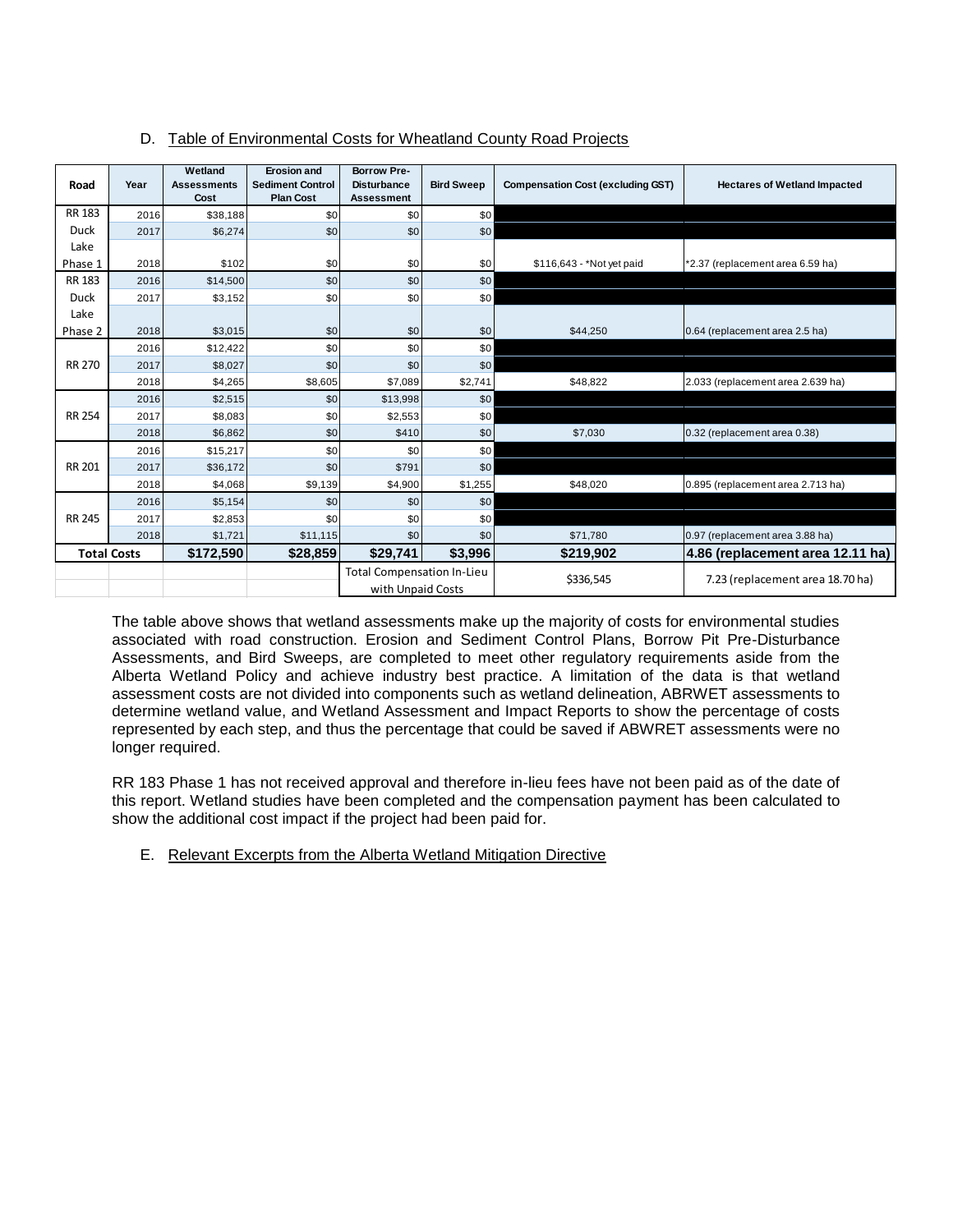|   |                              |     | The Wetland Replacement Matrix |        |         |
|---|------------------------------|-----|--------------------------------|--------|---------|
|   | Value of Replacement Wetland |     |                                |        |         |
|   |                              | D   | С                              | в      | Α       |
|   | Α                            | 8:1 |                                | 2:1    | 1:1     |
| £ | B                            | 4:1 | 2:1                            | 1:1    | 0.5:1   |
|   | С                            | 2:1 | 1:1                            | 0.5:1  | 0.25:1  |
|   |                              | 1:1 | 0.5:1                          | 0.25:1 | 0.125:1 |

\*Ratios are expressed as area of wetland

# Figure 2. Wetland Replacement Matrix

To the extent possible, wetland replacement must occur in the following geographic order of priority:

1. Within the same municipal boundary as the site of permanent wetland loss

If there are no restoration options available within the same municipality, replacement priority should be given:

- 2. Within the same watershed<sup>4</sup>, upstream of the municipal boundary where the municipality will continue to derive benefits from wetland replacement
- 3. Within the same Relative Wetland Value Assessment Unit (RWVAU, Figure 3)
- 4. Within the same natural region<sup>5</sup>
- 5. In areas of high historical wetland loss<sup>6</sup> within the Province

**Excerpt 1:** From page 8 of the Alberta Wetland Mitigation Directive. This resolution is asking that impacted (lost) wetlands in road right of ways always be given a value of D. Since replacement wetlands are blanketvalued at D, this would result in a constant 1:1 ratio for in-lieu compensation payments.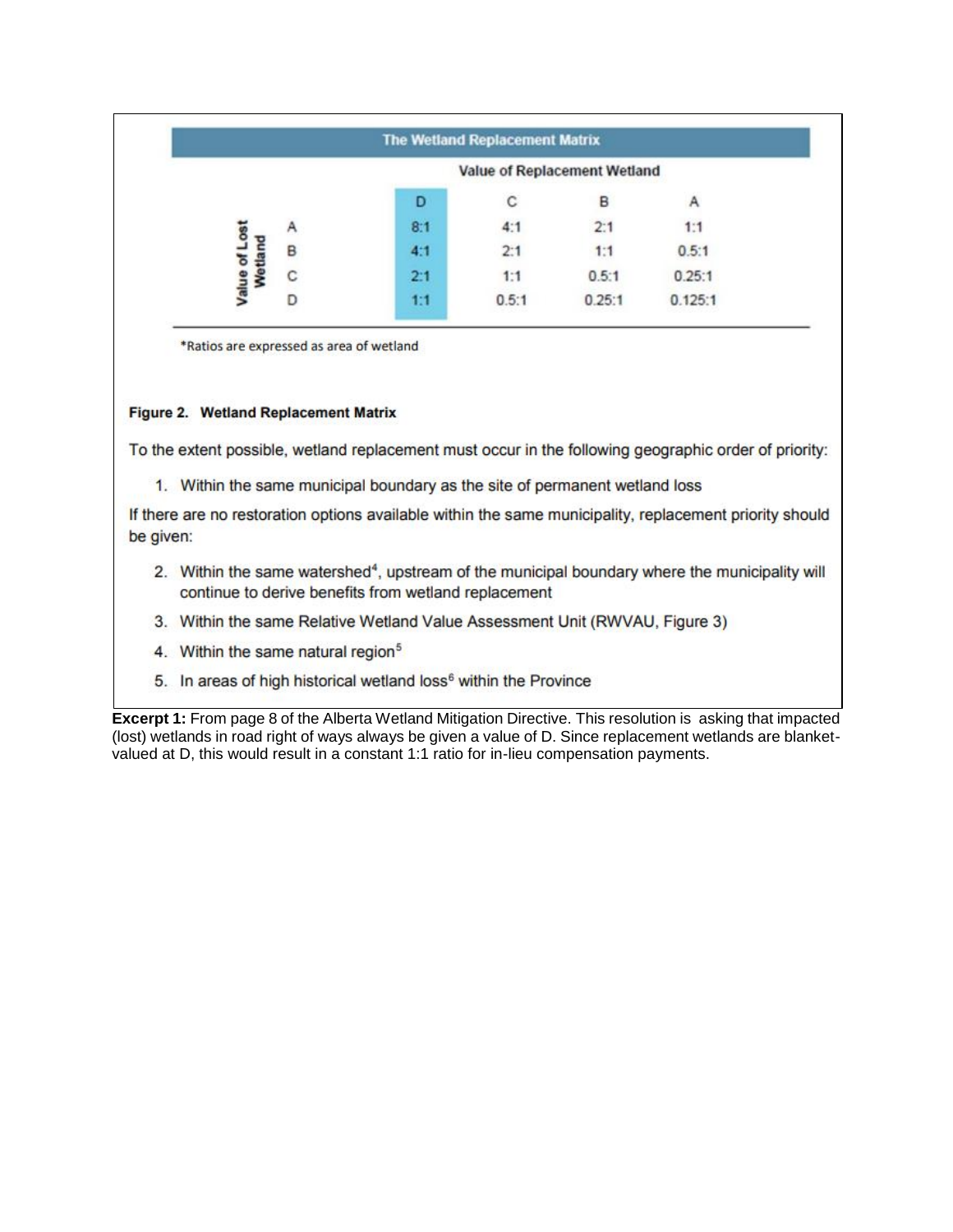

**Excerpt 2:** The dollar value of in-lieu compensation payments is dependent on where a project falls on the Relative Wetland Value Assessments Units map (from page 9 of the Alberta Wetland Mitigation Directive). Wheatland County projects fall in either unit 13 or unit 16.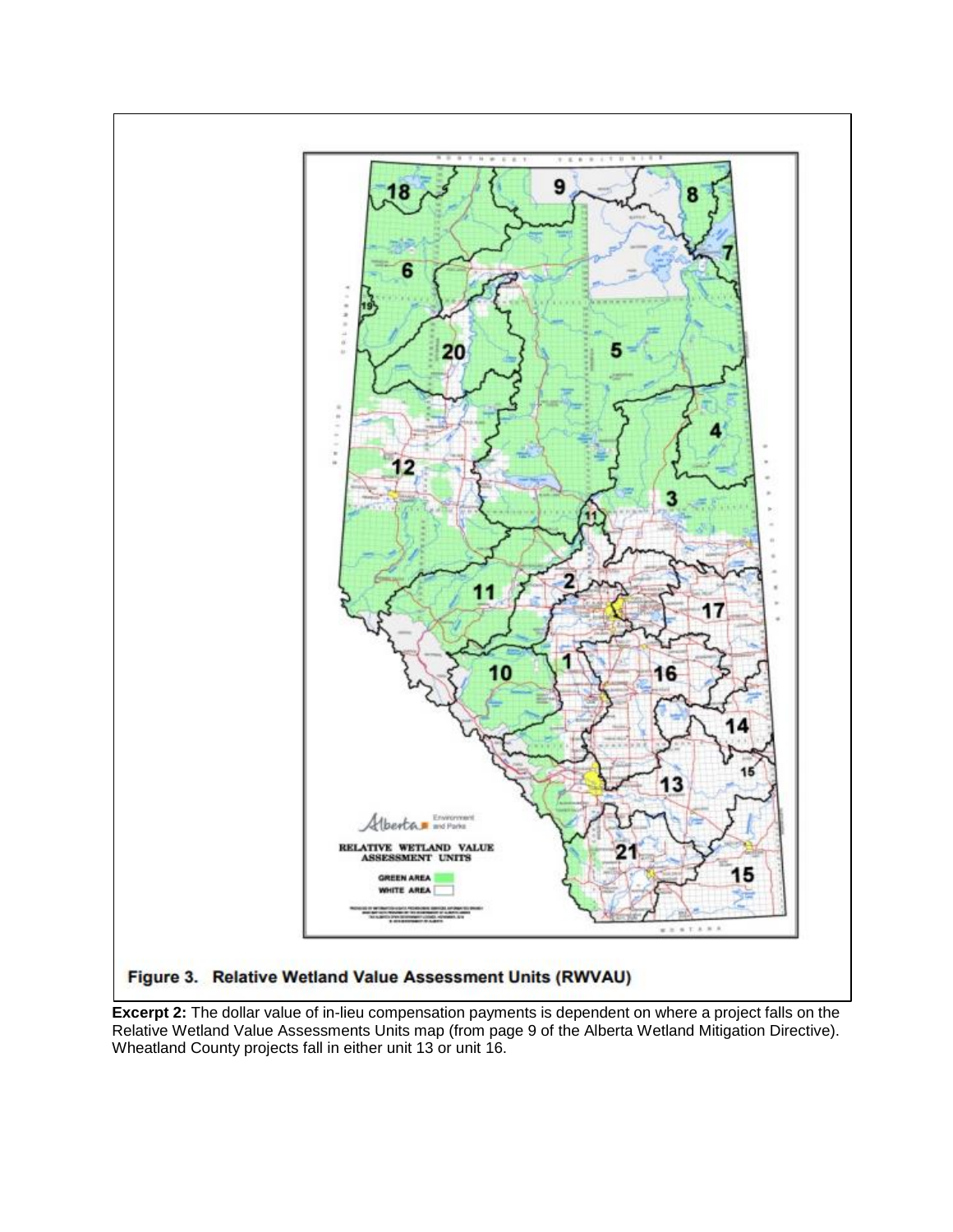# Schedule 2: Wetland Replacement In-Lieu Fee Rates

In-lieu rates in Table 2 are based on the following:

- Average land values within each RWVAU, per hectare (except for Public Lands in the Green Area)
- The cost per hectare for materials and labor to restore a previously existing wetland that has  $\bullet$ been drained
- The cost of monitoring a restored wetland
- An administrative fee

#### Table 2. In-lieu Fee Rates per Hectare

|                                                  | <b>Relative Wetland Value</b><br><b>Assessment Unit</b> | In lieu Rate (\$/ha) |
|--------------------------------------------------|---------------------------------------------------------|----------------------|
| Public Lands <sup>7</sup><br>(in the Green Area) | Units 1-12 and 18-21                                    | 10,300               |
|                                                  | 1                                                       | 19,100               |
|                                                  | 2                                                       | 19,400               |
|                                                  | 3                                                       | 19,100               |
|                                                  | 4                                                       | 19,100               |
|                                                  | 5                                                       | 18,400               |
|                                                  | 6                                                       | 18,200               |
|                                                  | $\overline{7}$                                          | 18,400               |
| <b>Public Lands</b>                              | 8                                                       | 18,400               |
| (in the White Area)                              | 9                                                       | 18,400               |
|                                                  | 10                                                      | 19,100               |
| All other lands <sup>8</sup>                     | 11                                                      | 19,400               |
| (province-wide)                                  | 12                                                      | 18,500               |
|                                                  | 13                                                      | 17,700               |
|                                                  | 14                                                      | 18,200               |
|                                                  | 15                                                      | 17,300               |
|                                                  | 16                                                      | 18,500               |
|                                                  | 17                                                      | 18,600               |
|                                                  | 18                                                      | 18,200               |
|                                                  | 19                                                      | 18,200               |
|                                                  | 20                                                      | 18,200               |
|                                                  | 21                                                      | 17,700               |

**Excerpt 3:** From page 12 of the Alberta Wetland Mitigation Directive, the above information explains how values are derived per Relative Wetland Value Assessment Unit. In Wheatland County, projects that fall in Unit 16 multiply the replacement area in hectares by \$18,500 to determine value of compensation paid. In Unit 13, the replacement area in hectares in multiplied by \$17,700 to determine value of compensation due. The replacement area in hectares is currently subject to a multiplier in accordance with the ratios in excerpt 1. Requesting that all wetlands in road right of ways be granted a D value eliminates the multiplier, significantly reducing the value of in-lieu compensation due.

#### **Works Cited**

Government of Alberta. 2017. Alberta Wetland Mitigation Directive. Water Policy Branch, Alberta Environment and Parks. Edmonton, Alberta.